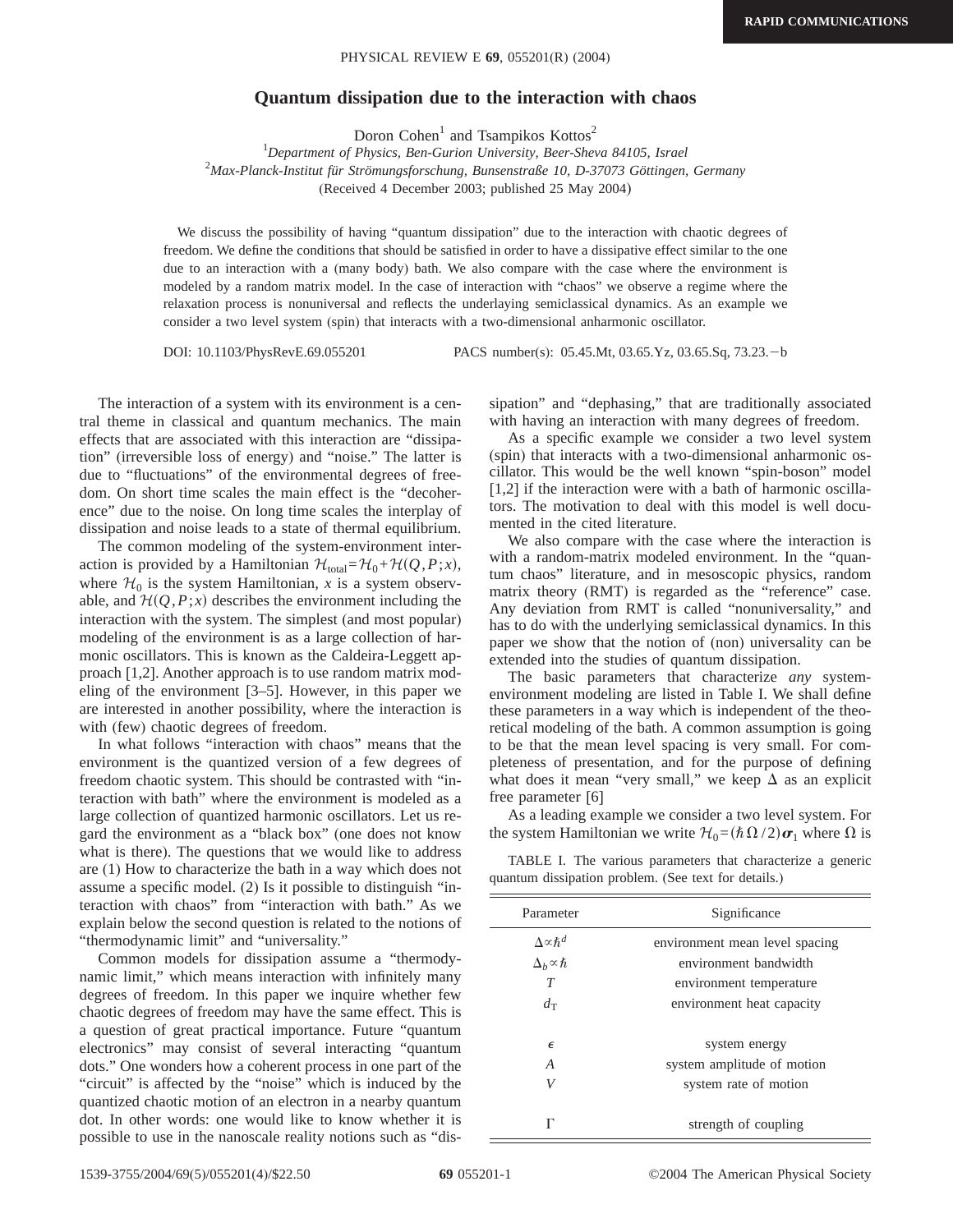the Bloch frequency and  $\sigma_{i=1,2,3}$  are the Pauli matrices. One can think of this Hamiltonian as describing a particle in a double well potential [1,2]. Then it is natural to define its position as  $x = v \sigma_3$ , where *v* is a constant. We assume that the interaction with the environment is via this "position" coordinate  $\mathcal{H}(Q, P; x) = \frac{1}{2}(P_1^2 + P_2^2 + Q_1^2 + Q_2^2) + (1 + x)Q_1^2 Q_2^2$ . This environment can be interpreted as a particle moving in a two-dimensional anharmonic well (2DW). In the representation  $|\nu,n\rangle$ , which is determined by  $\mathcal{H}(Q,P;0)$  and  $\sigma_3$ , the Hamiltonian matrix takes the form

$$
H_{\text{total}} = \begin{bmatrix} E + vB & \hbar \Omega/2 \\ \hbar \Omega/2 & E - vB \end{bmatrix},
$$
 (1)

where  $E = diag{E_n}$  is a diagonal matrix that contains the energy levels of the environment and  $\bf{B}$  is a banded matrix (see Ref. [9]). The initial state of the total Hamiltonian  $\Psi(t=0)$  is assumed to be factorized as  $\varphi \otimes \psi$ , where  $\varphi$  is the initial state of the spin and  $\psi=|n_0\rangle$  is the initial state of the environment. It is implicit that we average over states with  $E_{n_0} \sim E$  corresponding to a microcanonical preparation. As for the spin, we would like to consider the standard scenario where the initial state is a coherent superposition  $|\varphi\rangle = (|\uparrow\rangle + |\downarrow\rangle)/\sqrt{2}$ . The reduced probability matrix after time *t* is

$$
\rho_{\nu,\nu'}(t) = \sum_{n} \Psi_{\nu,n}(t)^* \Psi_{\nu',n}(t) \equiv \frac{1}{2} (1 + \vec{M} \cdot \vec{\sigma})_{\nu,\nu'}, \qquad (2)
$$

where  $M = (M_1, M_2, M_3)$  is the polarization of the spin. It is most convenient to describe the state of the spin using  $\dot{M}$ . In particular we define  $S(t) = \overline{M} \cdot \overline{M}$  as a measure for the purity of the spin state.

We turn to formulate the general case. The interaction of the system with the environment is assumed to be of the general form  $\mathcal{H}_{int} = -x\mathcal{F}$ , where *x* and  $\mathcal F$  are system and environmental observables, respectively. (In the above example  $x = v \sigma_3$  and  $\mathcal{F} = -Q_1^2 Q_2^2$ .) In the absence of systemenvironment coupling we can characterize the fluctuations of the observable  $\mathcal{F}(t)$  by a correlation function  $C(\tau)$ . (We are using here Heisenberg picture language.) Its Fourier transform  $\tilde{C}_E(\omega)$  is known as the power spectrum of the fluctuations. The observable  $F$  has a matrix representation  $\langle n|\mathcal{F}|m\rangle=-\mathbf{B}_{nm}$ , where we use the basis which is determined by  $H$ . The fluctuations are related to the band profile of this matrix:

$$
\widetilde{C}_E(\omega) = \left[ \sum_m |\boldsymbol{B}_{nm}|^2 2 \pi \delta \left( \omega - \frac{E_m - E_n}{\hbar} \right) \right]_{E_n \sim E}
$$
 (3)

$$
\equiv 2\pi\sigma^2\delta(\omega) + \frac{2\pi\hbar\sigma^2}{\Delta}R\left(\frac{\hbar\omega}{\Delta}\right)G\left(\frac{\hbar\omega}{\Delta_b}\right). \tag{4}
$$

In the first expression there is an implicit microcanonical averaging over the states  $E_n \sim E$ . In the second expression  $\sigma^2$ is the average value  $\overline{B_{nm}|^2}$ , taken over the near-diagonal matrix elements. The lower cutoff function  $R(\cdot \cdot \cdot)$  depends on the level spacing statistics [7]: It is  $R(\cdot \cdot \cdot) \approx 1$  for  $\omega > \Delta/\hbar$ . The mean level spacing  $\Delta$  is proportional to  $\hbar^d$ , where *d* is

the number of environmental degrees of freedom. Any *chaotic motion* is characterized by a finite correlation time  $\tau_c$ . Therefore  $\tilde{C}_E(\omega)$  has a a cutoff frequency  $\omega_c = 2\pi/\tau_c$ . This implies [via Eq. (3)] that *Bnm* is a banded matrix with a bandwidth  $\Delta_b = \hbar \omega_c$ . The envelope function  $G(\cdot \cdot \cdot)$ , with  $G(0) \equiv 1$ , describes the band profile.

For sake of comparison we refer to the spin-boson model. The distribution of the bath oscillators is described [1,2] by a spectral function  $J(\omega)$ , leading to  $\tilde{C}_E(\omega) = 2\hbar J(\omega)/(1$  $-e^{-\beta \hbar \omega}$ , where  $\beta$  is the reciprocal temperature of the bath. The "ohmic" assumption of having "white noise"  $[C(\tau)]$  with short correlation time  $\tau_c$ ] for high temperatures is imposed by construction, by setting  $J(\omega) \propto \omega G(\omega/\omega_c)$ . This corresponds to a strong chaos assumption. However, it should be realized that even if we "cook" a harmonic bath that has the same  $\tilde{C}_E(\omega)$  as that of a chaotic environment, still there is a major difference: In spite of having the same band profile, the  $B_{nm}$  matrix of a harmonic bath is very sparse: only states that differ by "one photon" excitation of a single oscillator are coupled (hence the differences  $E_m - E_n$  are the frequencies of the harmonic oscillators).

In what follows we would like to define the notion of temperature (*T*) without assuming a specific modeling. There are three features of the environment that has to do with this notion: (i) the growing density of states, (ii) the growing fluctuations intensity, (iii) the asymmetry of  $\tilde{C}_E(\omega)$  with respect to  $\omega$ . Let us regard the system as a "thermometer." The equilibrium is determined by the microcanonical temperature  $T = [\partial_E \ln(1/\Delta)]^{-1}$ . For *d*=2 environment with constant density of states we would get  $T = \infty$ . [We consider this hypothetical case for argumentation purpose. This would be indeed the case if the environment were modeled as a billiard. In a later paragraph we discuss the model of Eq. (1) for which *T* is finite.] In case of a two level system, having *T*  $=\infty$  implies an equal probability for the two energy states. Now we can take (instead of a two level system) a particle with one degree of freedom as a "thermometer." Since we already know that the "temperature" is (say)  $T = \infty$ , we may deduce that the friction coefficient, as determined by the fluctuation-dissipation theorem is  $\eta = \nu/(2T) = 0$ , where  $\nu$  $=\tilde{C}_E(\omega \sim 0)$  is the intensity of the fluctuations. This conclusion is wrong. In fact the friction coefficient is  $\eta = \frac{1}{2}\Delta$  $\times$   $\partial_E(\nu/\Delta)$ , as discussed in Ref. [8] (and references therein). Thus we can define an effective temperature, which is related to the thermalization process

$$
T_{\text{eff}} \equiv \frac{\nu}{2\,\eta} = \left[ \frac{\partial}{\partial E} \ln \left( \frac{1}{\Delta} \tilde{C}_E(\omega \sim 0) \right) \right]^{-1} . \tag{5}
$$

In generic circumstances the distinction between  $T_{\text{eff}}$  and  $T$  is not so dramatic. In fact, some further inspection into Eq. (3) reveals that generically  $T_{\text{eff}} = T/2$ . The above subtlety does not apply to a thermal preparation. Assuming a reciprocal temperature  $\beta$ , the friction coefficient (as obtained by canonical averaging over the above cited microcanonical result) is  $\eta = \frac{1}{2}\beta \nu$ . Therefore, we get  $T_{\text{eff}}=1/\beta$  as expected.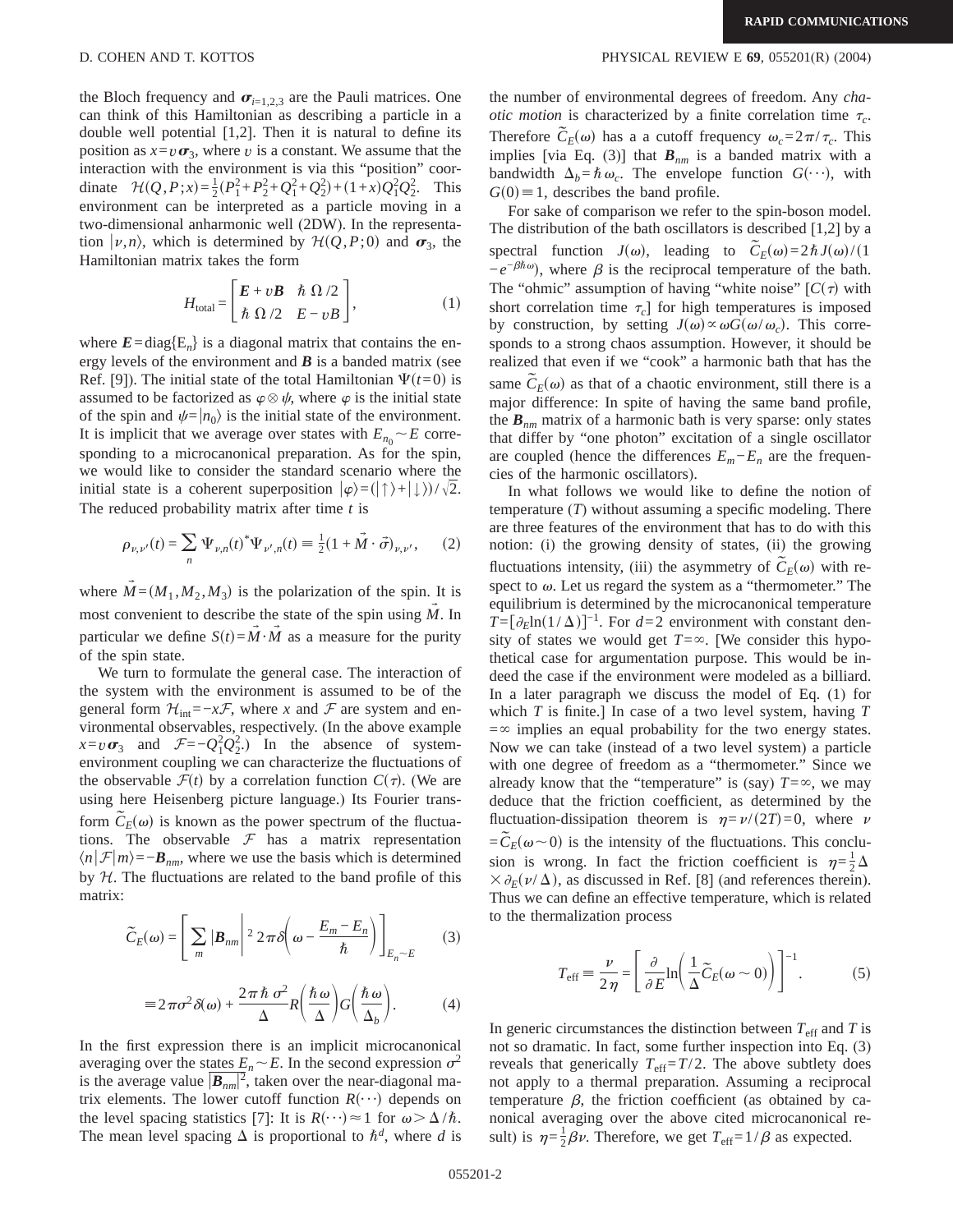## QUANTUM DISSIPATION DUE TO THE INTERACTION… PHYSICAL REVIEW E **69**, 055201(R) (2004)

Having defined *T*, we can make a quantum mechanical distinction between high- and low-temperature regimes. This is related to the asymmetry of  $\tilde{C}_E(\omega)$  with respect to  $\omega$ . Some inspection into Eq. (3) reveals that a finite temperature implies that the band profile acquires a factor  $\exp[\omega/(2T_{\text{eff}})]$ , which is consistent with the spin-boson modeling (see the previous paragraph). "High temperature" means that for the physically relevant frequencies  $\hbar \omega/T \ll 1$ . A sufficient condition is  $T \ge \Delta_b$ . In the latter case  $\tilde{C}_E(\omega)$  can be treated as a symmetric function with respect to  $\omega \rightarrow -\omega$ , and therefore it can be interpreted as the power spectrum of a classical noise.

The issue of thermodynamic limit is related to the heat capacity of the environment. This is  $d_T = (\partial T / \partial E)^{-1} \sim d$ , where *d* is its number of environmental degrees of freedom. The energy that the system can exchange with the environment is denoted by  $\epsilon$ . If we want to assume a stable temperature *T*, the heat capacity of the environment should be large enough, so that energy exchange between the system and the environment does not have a big effect. This leads to the condition  $\epsilon \ll d_T T$ . For a generic few degrees of freedom system  $\epsilon \sim d_0 T$ , where  $d_0$  is the number of system degrees of freedom. This leads to  $d_0 \ll d_T$ . In case of a two level system the condition is much easier. Namely, we have  $\epsilon \sim \hbar \Omega$ , and therefore we get the "easy" condition  $\hbar \Omega \ll d_T T$ .

Assuming the typical circumstances of an oscillating system, the time variation of the system observable  $x(t)$  is characterized by an amplitude  $|x| \sim A$ , and by a rate of change  $|\dot{x}| \sim V$ . This specification of the system dynamics is essential in order to define a dimensionless parameter that characterizes the system-bath interaction

$$
\frac{\Gamma}{\Delta} = \text{minimum} \left( \frac{2\pi\sigma^2}{\Delta^2} A^2, \left( \frac{\hbar \sigma}{\Delta^2} V \right)^{2/3} \right). \tag{6}
$$

Loosely speaking this parameter indicates how many environmental energy levels are mixed nonperturbatively due to the interaction with the system. The  $A$  dependence of  $\Gamma$  is the consequence of the well known theory by Wigner: It is the number of levels which are mixed by the perturbation in  $\mathcal{H} \rightarrow E_n \delta_{nm} + x \mathbf{B}_{nm}$  with  $|x| \sim A$ . If the perturbation is slow (small *x˙*) this *A* based estimate becomes non-relevant. For a proper analysis [8] one should switch to the adiabatic (*x* dependent) basis, leading to  $\mathcal{H} \rightarrow E_n \delta_{nm} + x[i\hbar \mathbf{B}_{nm}/(E_n$  $-E_m$ ] with  $|\dot{x}| \sim V$ . The *V* based estimate for  $\Gamma$  follows from the latter representation. Thus one realizes that for slow rate of *x* variation there is a crossover from an *A*-determined to a *V*-determined mixing.

The rest of this paper is aimed in clarifying the significance of the parameter  $\Gamma$ . Some results of the simulations with the 2DW model Eq. (1) are presented in Fig. 1. The energy of the environment was in the range  $2.8 \le E \le 3.2$ where the classical dynamics is predominantly chaotic. The classical correlation time is  $\tau_c \sim 1$ . The simulations are done with  $\hbar = 0.03$ . This means that the bandwidth is  $\Delta_h \sim 0.2$ . This should be contrasted with the mean level spacing  $\Delta$  $\sim$  0.004. The temperature in the specified energy range is *T*  $\sim$  1.3, and the heat capacity is *d<sub>T</sub>* $\sim$  2.4. The amplitude of the motion is  $A = v$ , while the rate of the motion is formally *V* 



FIG. 1. The decay of  $S(t)$  in case of interaction with chaos (upper panels) and in case of interaction with a "randomized" environment that has exactly the same fluctuations (lower panels). The selected values of the coupling parameter are in the range  $10^{-4}$   $\lt v$   $\lt$  0.3. The left panels are for the  $\Gamma$   $\lt$   $\Delta$  regime ( $v$   $\lt$  0.02) and for the  $\Gamma > \Delta_h$  nonperturbative regime ( $v > 0.16$ ). The inset is for some of the  $v > 0.16$  curves without scaling. The arrows point on the largest *v* value. The right panels are for the  $\Delta < \Gamma < \Delta_b$ regime  $(0.02 \lt v \lt 0.16)$ . The scaling methods of the time axis are implied by the analysis of  $S(t)$ , which should hold if there is a universal behavior which is determined by  $C(t)$  alone (see text).

 $=\infty$ . The latter should be understood in the path-integral context Eq.  $[(7)]$ , where  $x(t)$  makes "jumps" between the two sites  $(x = \pm v)$ . Hence  $\Gamma \propto (v/\hbar)^2$ . One can easily verify that the Kondo parameter [2] is  $\alpha = (1/16\pi)\Gamma /T$ . In our simulations  $\alpha \ll 1$ .

In the lower panels of Fig. 1 we present the corresponding results of simulations with a RMT model where the induced fluctuations have *exactly* the same power spectrum as in the 2DW model. The RMT model has been obtained by taking the Hamiltonian (1) with a randomized *B*. We simply randomized the signs of the off-diagonal elements. This procedure destroys all the correlations between the elements, but does not affect the bandprofile [which is implied by Eq. (3)]. Two observations should be made immediately: (i) A few degrees of freedom chaos indeed provides a dissipative effect, as in the case of a many degrees of freedom bath. (ii) The effect of interaction with "chaos" can be distinguished from the case of a random-matrix modeled environment. The latter claim is based on the observation that in the regime  $v > 0.16$  there is a two orders of magnitude difference between the corresponding curves. Also the scaling of curves with respect to  $v$  is "broken" (upper panel): The sensitivity to *v* is much smaller than implied by the overcompensating scaling of the time axis.

As explained in the Introduction the deviation from RMT is regarded as "non-universality" and its understanding requires a proper definition of the classical limit. This should not be mistaken as a synonym for "high temperatures." The confusing, and possibly meaningless procedure to define this limit is by taking  $\hbar \rightarrow 0$ . We argue below that the meaningful definition of a "semiclassical regime" is by considering the nature of the dynamics of the environment. This leads to the